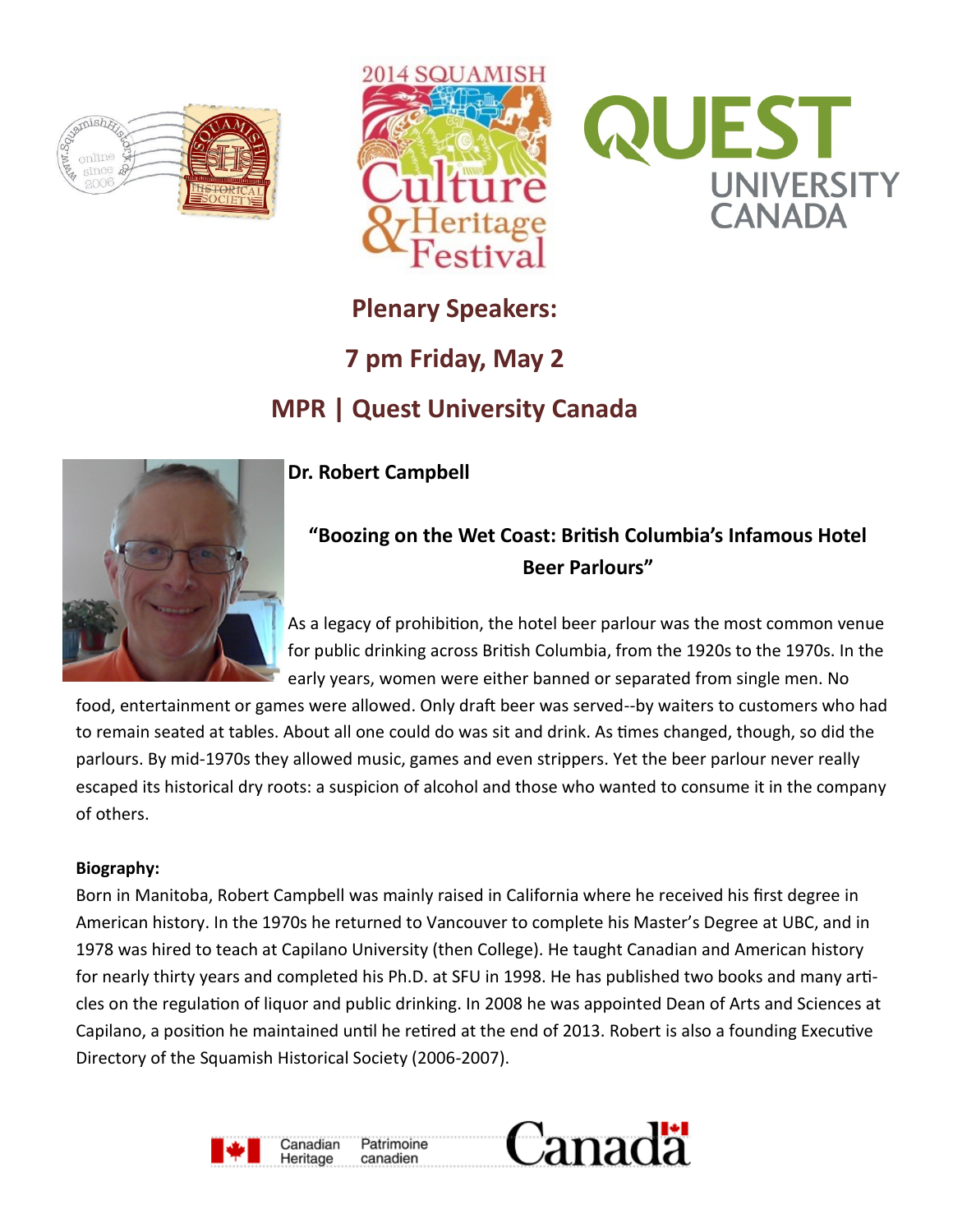

### **Bill McLennan**

# **"Speaking to Memory: Images and Voices from St. Michael's Residential School"**

"Speaking to Memory: Images and Voices from St. Michael's Residential School" grew out of a unique opportunity to present the personal experiences of First Nations children who attended St. Michael's Indian Residential School at Alert Bay, British Columbia. During the late 1930s, one student at the

school had a camera and photographed many of her friends and classmates there. She recently donated these images to the Museum of Anthropology's archive. The photos provide a rare and moving glimpse of residential school life through the eyes of students as they made a life for themselves away from families and home communities.

#### **Biography:**

Bill McLennan is Curator emeritus, Pacific Northwest, for the UBC Museum of Anthropology. Originally contracted to develop and produce exhibits for the opening of the museum in 1976 he continued to work for the museum in building projects, development, photography, and research on Northwest coast material culture. Retired from MOA in 2013.

Some of his external MOA projects include exhibit development for the opening of the U''Mista Cultural Centre at Alert Bay. Registrar for Expo'86 in Vancouver, production of First Nations houses for inclusion in the Canadian Museum of Civilization's Grand Hall, commissioning of art for the First Nations House of Learning at UBC, and consultant to the Vancouver International Airport for the contemporary First Nations art commissioning and installation.

He was a consultant to the Squamish and Lil'wat for their cultural centre constructed at Whistler, B.C. Presently is a member of the advisory committee for programme development for the Freda Diesing School of Northwest Coast art, Northwest Community College in Terrace B.C. and member of the board for the YVR Art Foundation. Has been on the jury panel for the British Columbia Creative Achievement Awards for First Nations' Art since its conception and a jurist for the Aboriginal Art commissioned work presented at the 2010 Olympic and Paralympic Winter Games.

Completed the restoration of the Haida Houses at MOA originally constructed by Bill Reid and Doug Cranmer. The project received the "Award of Honour" from Heritage BC.

Curated the exhibit "Signed without Signature, Works by Charles & Isabella Edenshaw and curated and produced the exhibit "Speaking to Memory: Images and Voices from St. Michael's Residential School." The exhibit was developed with the U'mista Cultural Centre in Alert Bay.

He has won a number of awards including, "Certificate of Design excellence" from Print Magazine, "President's Service Award for Excellence" from UBC, and as co-author with Karen Duffek of the book The Transforming Image, Painted Arts of Northwest Coast First Nations, which received the "Award for Out